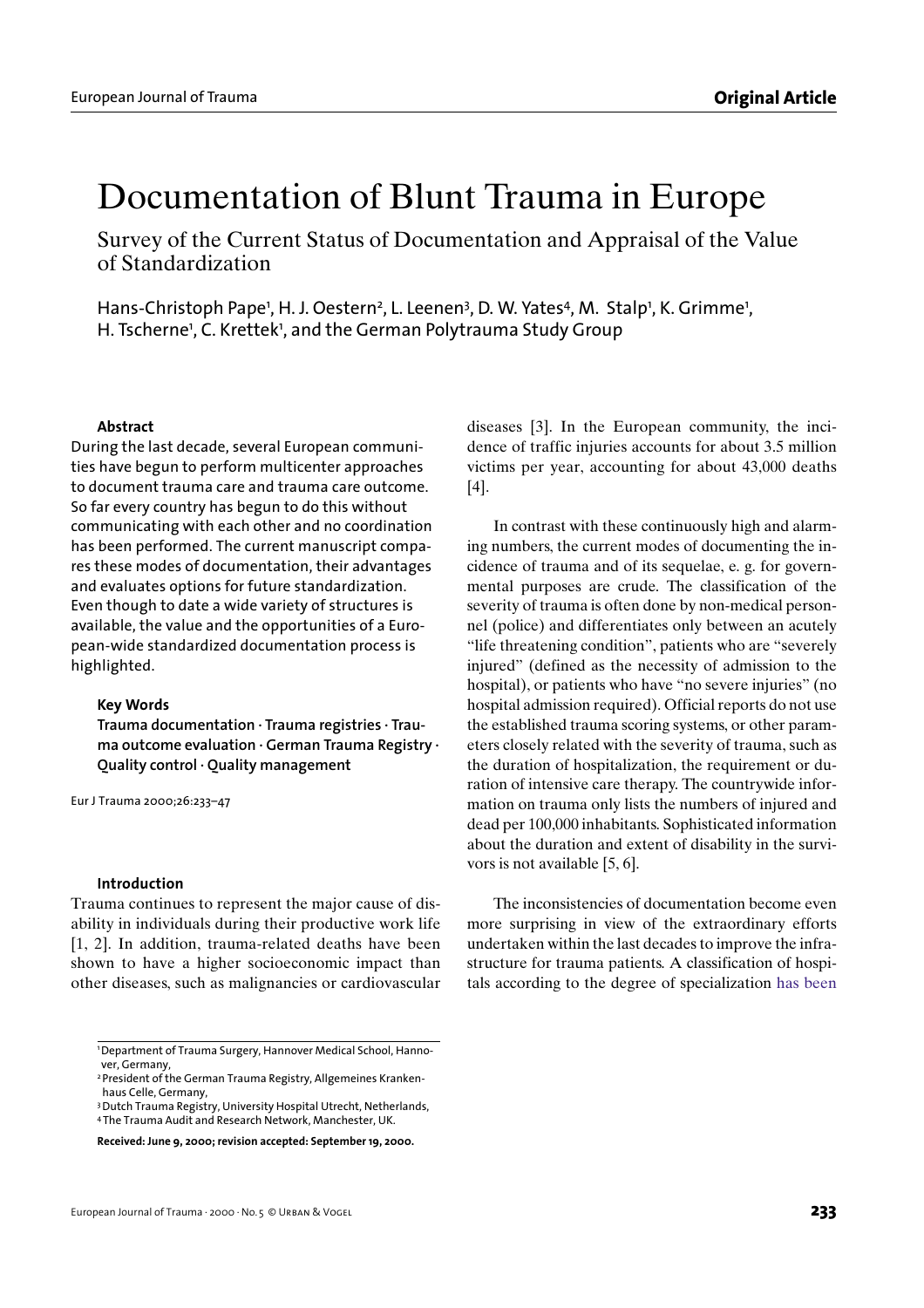undertaken and reported to be effective [7, 8]. In Germany, in the 1970s the combination of air-based and ground transportation rescue systems has led to a substantial reduction of rescue times [9]. This has prompted the initiation of similar rescue systems in neighboring countries. For example, a variety of new trauma units with air transportation are currently being established in the Netherlands. Further improvements in the clinical management of these patients will lead to even greater reductions in the mortality of these patients. When compared with the decades before, the incidence of lethal outcomes has dropped from about 40% to less than 20% [10]. In summary, the countless numbers of studies dealing with the changes in the clinical management of these patients prove that trauma care is a highly active and ongoing process.

In contrast, the shortcomings in documentation have medical, but also economic drawbacks. Official cost analyses show that the socioeconomic impact of trauma is highly underestimated. Clinical studies have attempted to investigate the costs of the initial clinical course for polytrauma patients in university hospitals. By meticulous documentation, efforts have been undertaken to calculate all necessary costs, including the overhead costs [11, 12]. Other groups have focused on the reduction of ICU charges [13], or investigated whether the amount of clinical tests can be reduced [14]. Despite the value of these studies, a complete overview on the costs cannot be made. In particular, the expenses for rehabilitation and repeated hospitalization for reconstructive procedures, and for lost work days cannot be fully accounted for. The drawbacks associated with inadequate documentation may be summarized as follows:

- 1. Information on the true profile of patients admitted for trauma is limited.
- 2. There is a lack of data regarding clinical complications and outcome, including the status of reintegration into work.
- 3. It is difficult to demonstrate whether or not changes in the management of trauma patients or in the configuration of the trauma system have been beneficial.
- 4. The options to perform quality management of the primary care and of the in-hospital care of trauma patients are therefore limited.
- 5. It follows that there is no clear evidence base upon which to develop effective pre-hospital and hospital care.

One step forward in this regard can be achieved by a complete medical documentation to characterize the patient's injuries, management, progress and outcome. In Germany, a group of trauma surgeons began in 1992 to develop a selected set of data for this purpose. Similar efforts have been undertaken in other countries, e. g. the UK Trauma Network and the Dutch trauma registry.

At the beginning of a new European era, it may be useful to consider standardization and optimization of the treatment of trauma patients in Europe. This requires a reliable data base to describe the current status of care. As a first step in this direction, the following report compares current standards of documentation for trauma in several European countries.

# **Methods**

## **Aims and Organizational Prerequisites**

All 3 trauma documentation systems document trauma patients who are primarily and secondarily admitted. All aim at fulfilling the file during the patient's hospital stay. The Trauma Network in England and Wales is supported by the Department of Health, the Dutch and the German Trauma Registry are regarded as studies, the latter is supported by the Deutsche Forschungsgemeinschaft. Further details can be obtained via website or e-mail. Addresses for correspondence are: uktrauma@fs.ho.man.ac.uk, Lleenen@chir.azu.NL dguoestern@t-online.de

#### **German Trauma Registry**

The documentation sheet includes 4 different time points from admission to discharge (time a to d: admission, initial treatment, intensive care stay, and discharge). Moreover, a 90-day mortality was included for completion of the file.

# **Documentation Format of the German Trauma Registry**

*Sheet I:* Relevant data of the time and mechanism of injury, the results of the first clinical examination are documented by the admitting physician. The data include those necessary for evaluation of the Glasgow Coma Scale, and the TRISS method. In addition, the therapy performed during rescue including artificial ventilation and chest tube placement is documented (Figure 1a).

*Sheet II:* After the primary treatment in the emergency room is completed, a reevaluation of the GCS, the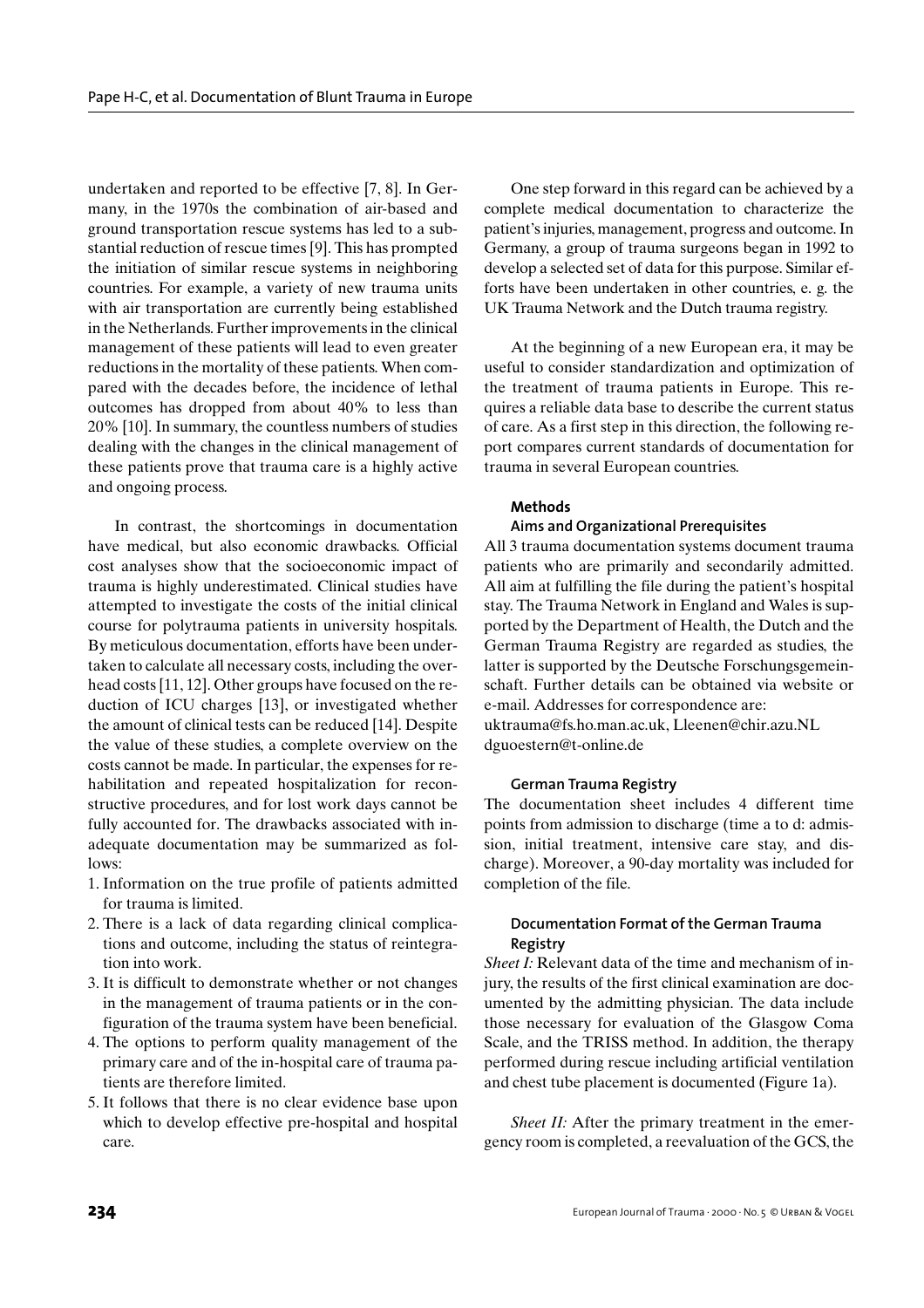| Time A: On scene data                                                                                                                                                                                                                                                                                                                                                                                  | <b>Index</b>                                                |                      |                        |                          |                    |
|--------------------------------------------------------------------------------------------------------------------------------------------------------------------------------------------------------------------------------------------------------------------------------------------------------------------------------------------------------------------------------------------------------|-------------------------------------------------------------|----------------------|------------------------|--------------------------|--------------------|
| date of accident<br>time of accident                                                                                                                                                                                                                                                                                                                                                                   | arrival rescue personal    <br>transportation<br>rescue van | departure from scene | ambulance              | helicopter               |                    |
| <b>Accident</b>                                                                                                                                                                                                                                                                                                                                                                                        | <b>Injuries</b>                                             |                      | presumptive diagnosis  |                          |                    |
| blunt<br>Trauma:                                                                                                                                                                                                                                                                                                                                                                                       |                                                             | none                 |                        | minor moderate severe    |                    |
| penetrating                                                                                                                                                                                                                                                                                                                                                                                            | Head                                                        |                      |                        |                          |                    |
| Fall $(>3m)$                                                                                                                                                                                                                                                                                                                                                                                           | Face                                                        |                      | - 1                    | $\sim$                   |                    |
| Suicidal                                                                                                                                                                                                                                                                                                                                                                                               | <b>Thorax</b>                                               |                      |                        | L.                       |                    |
| Traffic accident:<br>pedestrian                                                                                                                                                                                                                                                                                                                                                                        | Abdomen                                                     |                      |                        | $\overline{\phantom{a}}$ |                    |
| car                                                                                                                                                                                                                                                                                                                                                                                                    | <b>Spine</b>                                                |                      |                        |                          |                    |
| bycicle<br>miscellaneous                                                                                                                                                                                                                                                                                                                                                                               | <b>Pelvis</b>                                               |                      | - 1                    | $\Box$                   |                    |
|                                                                                                                                                                                                                                                                                                                                                                                                        | <b>Upper extremities</b>                                    |                      |                        | $\mathcal{L}$            |                    |
| <b>Vital parameters</b>                                                                                                                                                                                                                                                                                                                                                                                | <b>Lower extremities</b>                                    |                      |                        | $\blacksquare$           |                    |
| mmHg<br>$RR_{sys}$                                                                                                                                                                                                                                                                                                                                                                                     |                                                             |                      |                        |                          |                    |
| /min<br>pulse<br>respiratory rate<br>/min                                                                                                                                                                                                                                                                                                                                                              | Soft tissue injury                                          |                      |                        |                          |                    |
| verbal response<br>oculomotor<br>motor response<br>orientated<br>5<br>obeys commands 6<br>spontaneous 4<br>confused<br>localizing<br>5<br>3<br>$\overline{\mathbf{4}}$<br>to speech<br>withdrawal<br>$\overline{\mathbf{c}}$<br>inappropriate<br>3<br>4<br>to pain<br>incomprehensive 2<br>flexion<br>3<br>none<br>$\overline{2}$<br>none<br>extension<br>1<br>none<br>1<br>$\div$<br>$\ddot{}$<br>sum |                                                             |                      |                        |                          |                    |
| $GCS =  $<br><b>Pupillary reflex</b><br><b>Pupils</b>                                                                                                                                                                                                                                                                                                                                                  |                                                             |                      |                        |                          |                    |
| right<br>left<br>right<br>left<br>narrow<br>prompt<br>middle<br>slow                                                                                                                                                                                                                                                                                                                                   | Therapy until arrival at the hospital<br>crystalloids<br>ml |                      | colloids               |                          | ml                 |
| wide<br>none<br>لسا لما<br>لسا لسا                                                                                                                                                                                                                                                                                                                                                                     | intubation<br>yes<br>$no$                                   |                      | analgesia/sedation yes |                          | $\mathbf{n} \circ$ |
| neurologic exam periph. nerves                                                                                                                                                                                                                                                                                                                                                                         | cardiac massage yes<br>no <sub>l</sub>                      |                      | catecholamines         | $yes \Box$               | $no \lceil$        |
| deficit<br>result no deficit                                                                                                                                                                                                                                                                                                                                                                           | chest tube<br>yes  <br>no                                   |                      |                        |                          |                    |
| Sensitivity<br>upper extremities lower extremities<br>right<br>left<br>Motor function upper extremities lower extremities<br>right                                                                                                                                                                                                                                                                     |                                                             |                      |                        |                          |                    |
|                                                                                                                                                                                                                                                                                                                                                                                                        |                                                             |                      |                        |                          |                    |

**Figure 1a to 1d**

Documentation sheet of the German Trauma Registry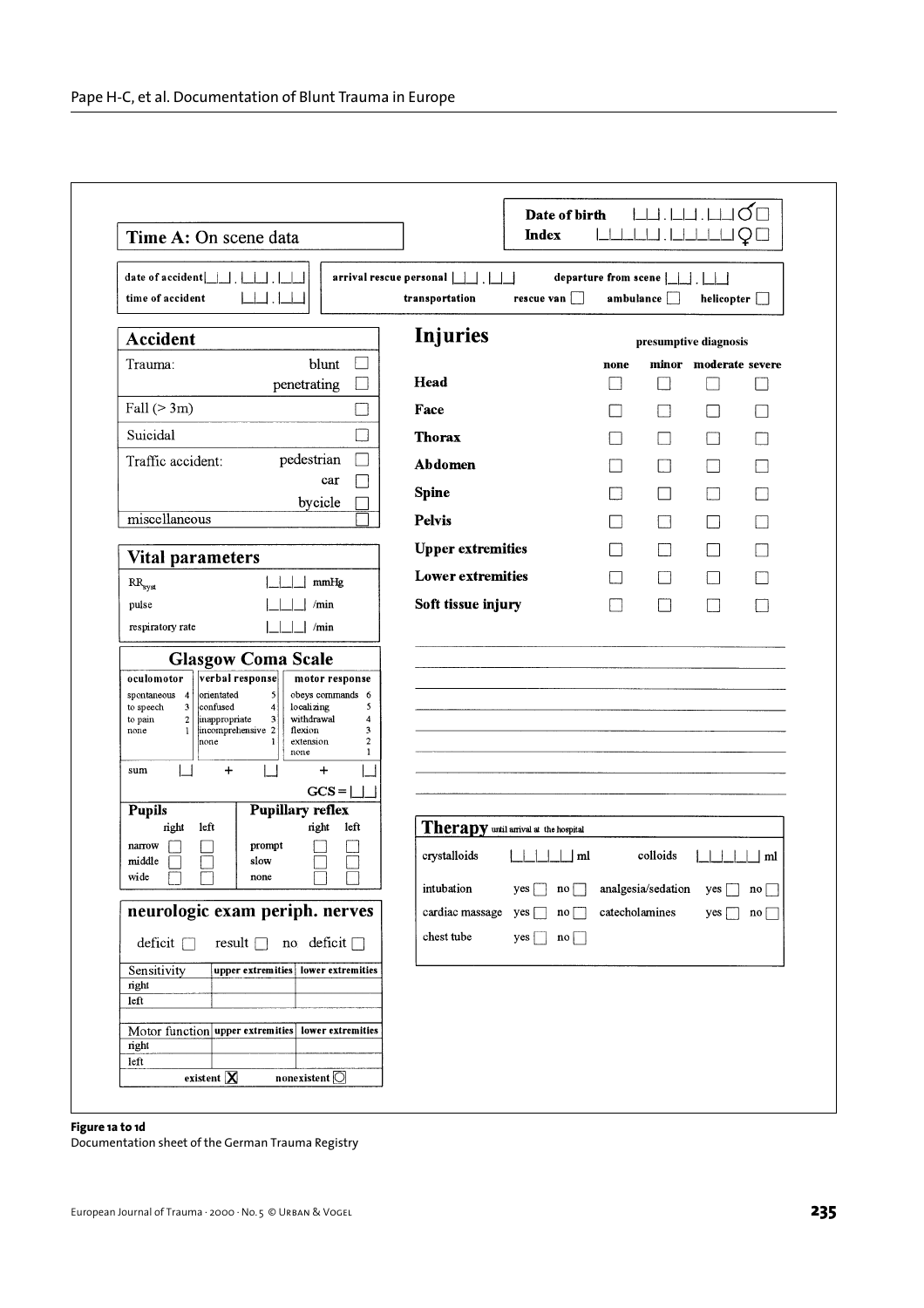| <b>Arrival</b>                                                                                                                                     | time   | 1.1                                          |                            |                               | transfer                       | no<br>yes                  |
|----------------------------------------------------------------------------------------------------------------------------------------------------|--------|----------------------------------------------|----------------------------|-------------------------------|--------------------------------|----------------------------|
| Vital parameters                                                                                                                                   |        | Diagnostics till hospitalization (ICU)       |                            |                               |                                |                            |
| mmHg<br>$RR_{syst}$                                                                                                                                |        | ultrasound abdomen                           |                            |                               | x-ray extremities              |                            |
| pulse<br>/min                                                                                                                                      |        | chest x-ray                                  |                            |                               | Head CT                        |                            |
| respiratory rate<br>/min                                                                                                                           |        | skull x-ray                                  |                            |                               | CT misc.                       |                            |
| intubation                                                                                                                                         |        | spine x-ray                                  |                            |                               | angiography                    |                            |
| <b>Glasgow Coma Scale</b>                                                                                                                          |        | pelvis x-ray                                 |                            |                               | emergency surgery              |                            |
| verbal response<br>oculomotor<br>motor response                                                                                                    |        |                                              |                            |                               |                                |                            |
| orientated<br>$\mathbf{5}$<br>obeys commands 6<br>spontaneous 4<br>confused<br>localizing<br>3<br>$\vert$<br>5<br>to speech                        |        | Laboratory at hospitalization                |                            |                               |                                |                            |
| $\mathbf 2$<br>inappropriate<br>$\overline{\mathbf{3}}$<br>withdrawal<br>4<br>to pain<br>3<br>$\mathbf{1}$<br>incomprehensive 2<br>flexion<br>none |        | hemoglobin                                   |                            | $\int g/dl$                   | glucose                        | mg/dl                      |
| $\overline{\mathbf{c}}$<br>none<br>extension<br>1<br>none                                                                                          |        | leukocytes                                   |                            | $\perp$ / $\mu$ l             | creatinine                     | $\Box$ mg/dl               |
| $\ddot{}$<br>$\pmb{+}$<br>sum                                                                                                                      |        | thrombocytes                                 |                            | $\Box/\mu I$ FiO <sub>2</sub> |                                |                            |
| $GCS =  $                                                                                                                                          |        | PTT<br>thrombopl. time                       | $\Box$ , $\Box$ s          |                               | Pa <sub>O</sub><br>base excess | mmHg                       |
| <b>Pupillary reflex</b><br><b>Pupils</b><br>right<br>left<br>right<br>left                                                                         |        | fibrinogen                                   |                            | %<br>mg/dl                    | bicarbonate                    | $\lfloor$ mmol/l<br>mmol/l |
| narrow<br>prompt                                                                                                                                   |        | antithrombin                                 |                            | %                             | CK                             | U/1                        |
| middle<br>slow<br>wide<br>none                                                                                                                     |        | Na                                           |                            | mmol/l                        | lactate                        | mmol/l                     |
|                                                                                                                                                    |        | $\mathbf{K}^*$                               |                            | mmol/l                        | PMN-elastase                   | $\Box$ ng/ml               |
| <b>Injuries</b>                                                                                                                                    | open   | $\mathbf{I}^{\circ}$<br>$\mathbf{H}^{\circ}$ | $III^{\circ}$ $IV^{\circ}$ | AO                            |                                | <b>AIS</b>                 |
| Head:                                                                                                                                              |        |                                              |                            |                               |                                |                            |
| Thorax:                                                                                                                                            |        |                                              |                            |                               |                                |                            |
|                                                                                                                                                    |        |                                              |                            |                               |                                |                            |
|                                                                                                                                                    |        |                                              |                            |                               |                                |                            |
| Abdomen:                                                                                                                                           |        |                                              |                            |                               |                                |                            |
|                                                                                                                                                    |        |                                              |                            |                               |                                |                            |
| <b>Spine, Pelvis:</b>                                                                                                                              |        |                                              |                            |                               |                                |                            |
|                                                                                                                                                    |        |                                              |                            |                               |                                |                            |
| <b>Extremities:</b>                                                                                                                                |        |                                              |                            |                               |                                |                            |
|                                                                                                                                                    |        |                                              |                            |                               |                                |                            |
|                                                                                                                                                    |        |                                              |                            |                               |                                |                            |
|                                                                                                                                                    |        |                                              | ٦                          |                               |                                |                            |
| Soft tissue:                                                                                                                                       | $\Box$ |                                              |                            | _ — __ __  .  __              |                                |                            |

**Figure 1b**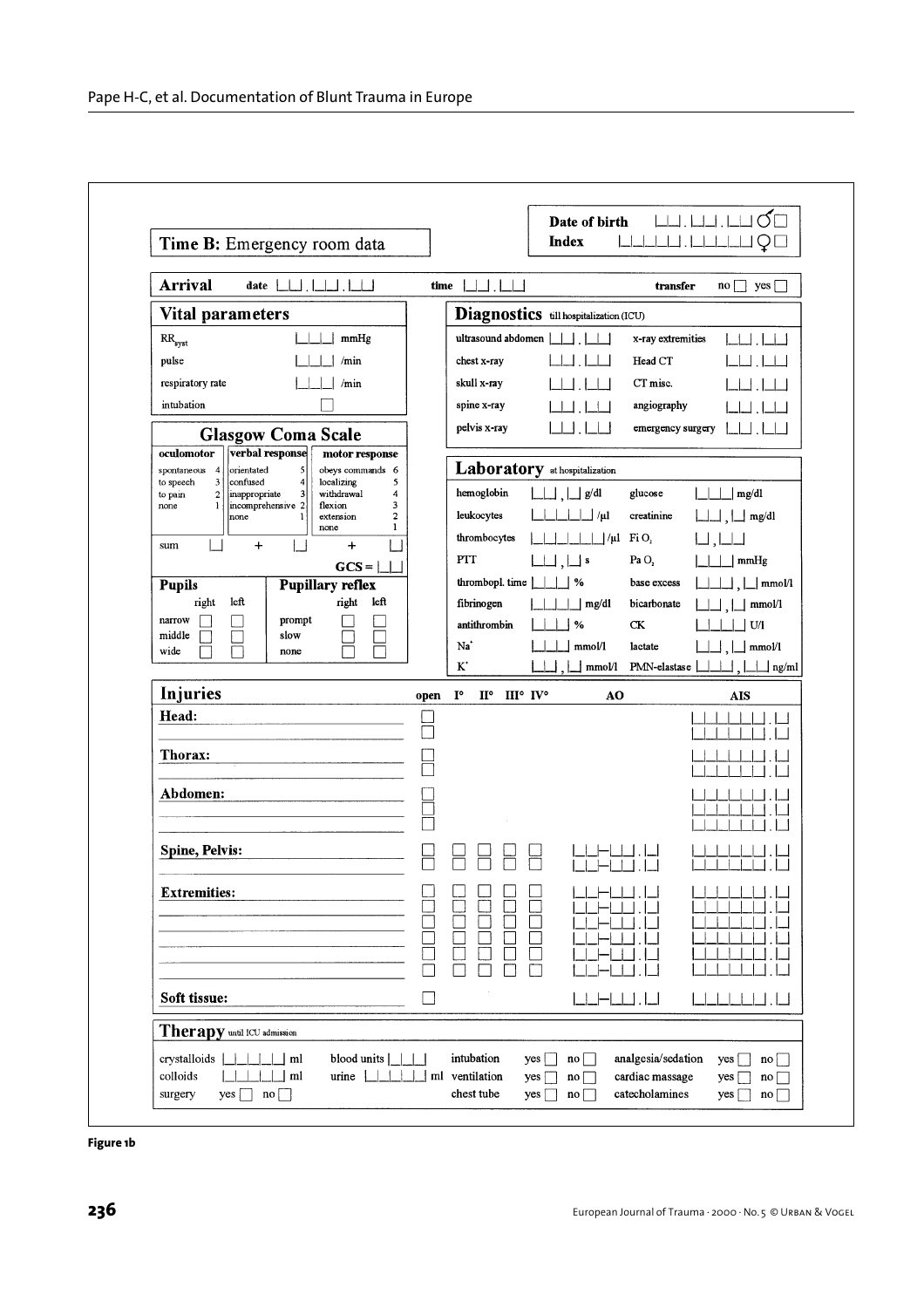| Time C: Data on arrival at ICU                                                                                                              | Index<br>Q                                                         |
|---------------------------------------------------------------------------------------------------------------------------------------------|--------------------------------------------------------------------|
| <b>Vital parameters</b>                                                                                                                     | <b>Arrival</b>                                                     |
| mmHg<br>$RR_{syst}$                                                                                                                         | 19 . 19 . 19 . 19 . 19<br>$\Box$ . $\Box\Box$<br>date<br>time      |
| pulse<br>/min                                                                                                                               |                                                                    |
| respiratory fatquency<br>/min                                                                                                               |                                                                    |
| intubation                                                                                                                                  |                                                                    |
| <b>Glasgow Coma Scale</b>                                                                                                                   | Laboratory at ICU admission                                        |
| verbal response<br>oculomotor<br>motor response                                                                                             | hemoglobin<br>$\Box$ g/dl<br>glucose<br>mg/dl                      |
| orientated<br>obeys commands 6<br>spontaneous<br>5<br>4<br>confused<br>localizing<br>5<br>to speech<br>3<br>4                               | leukocytes<br>$/\mu$ l<br>creatinine<br>mg/dl                      |
| inappropriate<br>withdrawal<br>$\mathbf 2$<br>3<br>4<br>to pain<br>incomprehensive 2<br>flexion<br>3<br>none<br>1                           | FiO <sub>2</sub><br>thrombocytes<br>$\frac{1}{\mu}$                |
| $\mathbf{2}$<br>none<br>extension<br>ı<br>none<br>1                                                                                         | <b>PTT</b><br>$\vert$   s<br>Pa $O2$<br>mmHg                       |
| $\ddot{}$<br>$\ddot{}$<br>sum                                                                                                               | thrombopl. time<br>%<br>base excess<br>$\mathsf{mmol}/1$           |
| $GCS =  $                                                                                                                                   | fibrinogen<br>bicarbonate<br>mg/dl<br>mmol/l                       |
| <b>Pupillary reflex</b><br><b>Pupils</b><br>right<br>left<br>nght<br>left                                                                   | antithrombin<br>%<br><b>CK</b><br>U/1                              |
| narrow<br>prompt                                                                                                                            | Na<br>mmol/l<br>lactate<br>mmol/l                                  |
| middle<br>slow<br>$\mathbf{I}$<br>wide<br>none                                                                                              | $\mathbf{K}^*$<br>mmol/l<br>PMN-elastase<br>ng/ml                  |
|                                                                                                                                             |                                                                    |
|                                                                                                                                             |                                                                    |
|                                                                                                                                             |                                                                    |
| Time D: Discharge data<br><b>Vital parameters</b>                                                                                           |                                                                    |
| mmHg                                                                                                                                        | Date at discharge                                                  |
| $\rm RR_{\rm syst}$<br>/min<br>pulse                                                                                                        | <b>Complications</b>                                               |
| respiratory rate<br>/min                                                                                                                    | death no<br>date<br>yes<br>time                                    |
| intubation                                                                                                                                  | sepsis<br>$\mathbf{n}$ o<br>days  <br>yes                          |
|                                                                                                                                             | organ failure<br>$\overline{no}$<br>$yes \Box$                     |
| <b>Glasgow Coma Scale</b><br>verbal response<br>oculomotor<br>motor response                                                                | lung<br>circulatory system<br>days<br>days<br>blood                |
| orientated<br>5<br>obeys commands 6<br>spontaneous<br>$\overline{4}$<br>3<br>confused<br>$\overline{\bf 4}$<br>localizing<br>5<br>to speech | kidney<br>days<br>$\,$ days<br>liver<br><b>CNS</b><br>days<br>days |
| inappropriate<br>3 <sup>1</sup><br>to pain<br>$\mathbf 2$<br>withdrawal<br>4<br>incomprehensive 2<br>flexion<br>3<br>1<br>none              | gastrointestinal tract<br>days                                     |
| $\mathbf{2}$<br>$\mathbf{1}$<br>extension<br>none<br>1<br>none                                                                              | M/o previous diseases $1 \perp 2 \perp 3 \perp 4 \perp 4$          |
| $\ddot{}$<br>$\mathbf{1}$<br>$\div$<br>sum                                                                                                  |                                                                    |
| $GCS =  $                                                                                                                                   | <b>Therapy</b>                                                     |
| <b>Pupillary reflex</b><br><b>Pupils</b><br>right<br>left<br>right<br>left                                                                  | blood units                                                        |
| narrow<br>prompt                                                                                                                            | <b>Status at discharge</b>                                         |
| slow<br>middle<br>wide<br>none                                                                                                              | home                                                               |
| <b>Time</b>                                                                                                                                 | rehabilitation center<br>hospital                                  |

## **Figure 1c**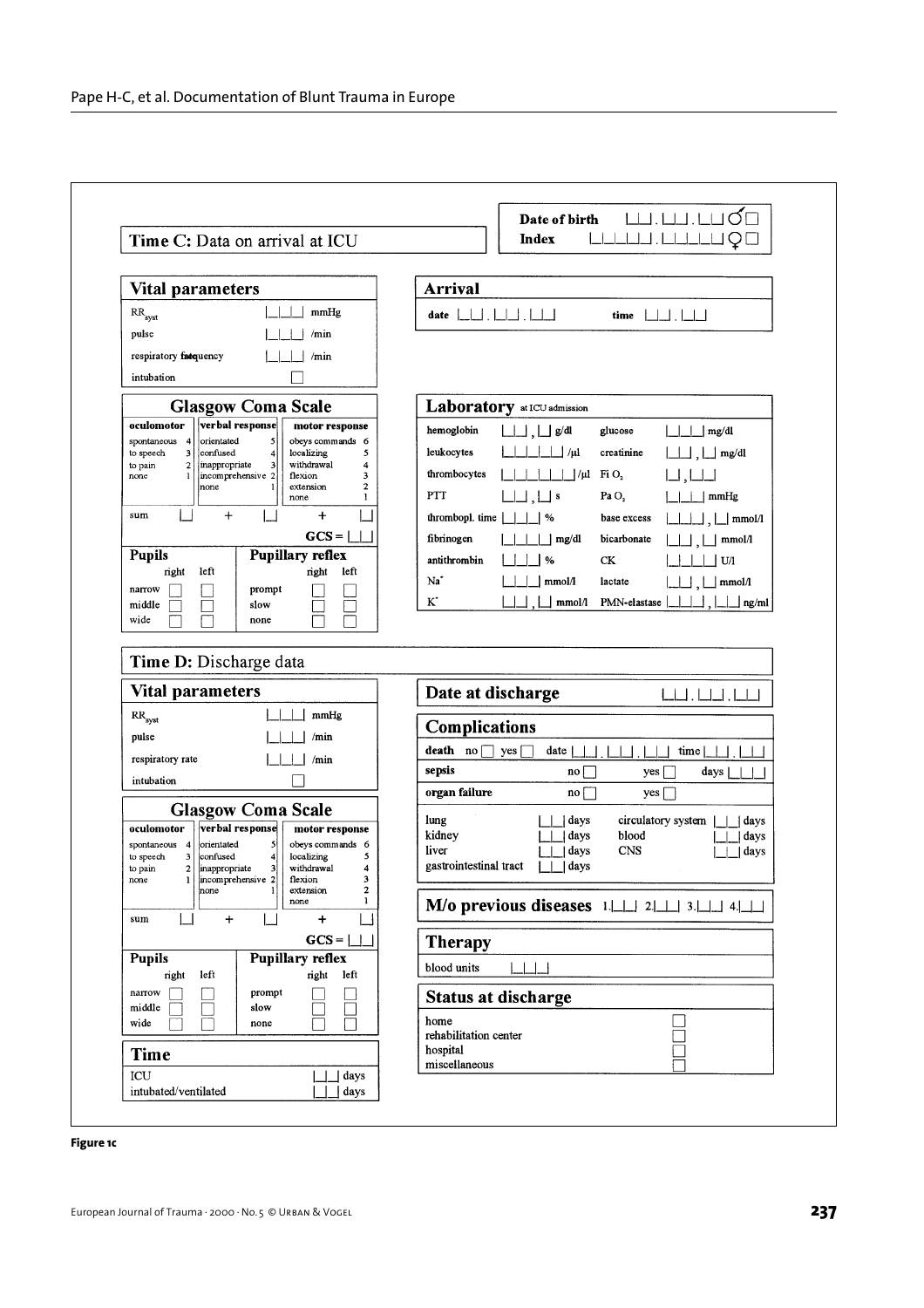| Injuries                                                                                                                                                                                                                                                                                                                                                                                                                                               | open<br>$\mathbf{I}^{\circ}$ | ${\rm II}^\circ\quad {\rm III}^\circ\ {\rm IV}^\circ$ | AO                                              | <b>AIS</b>    |
|--------------------------------------------------------------------------------------------------------------------------------------------------------------------------------------------------------------------------------------------------------------------------------------------------------------------------------------------------------------------------------------------------------------------------------------------------------|------------------------------|-------------------------------------------------------|-------------------------------------------------|---------------|
| Head:                                                                                                                                                                                                                                                                                                                                                                                                                                                  |                              |                                                       |                                                 |               |
| Thorax:                                                                                                                                                                                                                                                                                                                                                                                                                                                |                              |                                                       |                                                 |               |
| Abdomen:                                                                                                                                                                                                                                                                                                                                                                                                                                               |                              |                                                       |                                                 |               |
|                                                                                                                                                                                                                                                                                                                                                                                                                                                        |                              |                                                       |                                                 |               |
| Spine, Pelvis:                                                                                                                                                                                                                                                                                                                                                                                                                                         |                              |                                                       |                                                 |               |
| <b>Extremities:</b>                                                                                                                                                                                                                                                                                                                                                                                                                                    |                              |                                                       |                                                 |               |
|                                                                                                                                                                                                                                                                                                                                                                                                                                                        |                              |                                                       |                                                 |               |
|                                                                                                                                                                                                                                                                                                                                                                                                                                                        |                              |                                                       |                                                 |               |
|                                                                                                                                                                                                                                                                                                                                                                                                                                                        |                              |                                                       |                                                 |               |
| Soft tissue:                                                                                                                                                                                                                                                                                                                                                                                                                                           | П                            |                                                       |                                                 |               |
| <b>Operations</b>                                                                                                                                                                                                                                                                                                                                                                                                                                      |                              |                                                       |                                                 |               |
| Operation                                                                                                                                                                                                                                                                                                                                                                                                                                              | ICPM - code 1.1              | Date                                                  |                                                 | Time          |
|                                                                                                                                                                                                                                                                                                                                                                                                                                                        |                              |                                                       | from $\boxed{\phantom{0}}$ .                    | till          |
|                                                                                                                                                                                                                                                                                                                                                                                                                                                        |                              |                                                       | from                                            | till          |
|                                                                                                                                                                                                                                                                                                                                                                                                                                                        |                              |                                                       | from                                            | till          |
|                                                                                                                                                                                                                                                                                                                                                                                                                                                        |                              |                                                       | from                                            | till          |
|                                                                                                                                                                                                                                                                                                                                                                                                                                                        |                              |                                                       | from                                            | till          |
|                                                                                                                                                                                                                                                                                                                                                                                                                                                        |                              |                                                       | from $\Box$                                     | $\frac{1}{2}$ |
|                                                                                                                                                                                                                                                                                                                                                                                                                                                        |                              |                                                       |                                                 |               |
|                                                                                                                                                                                                                                                                                                                                                                                                                                                        |                              | $\perp\!\!\!\perp$ . I                                |                                                 |               |
|                                                                                                                                                                                                                                                                                                                                                                                                                                                        |                              | $\Box$ . $\Box$                                       | $from \Box \Box$ . $\Box \Box$ till $\Box \Box$ |               |
| $\label{eq:2.1} \frac{1}{\sqrt{2}}\left(\frac{1}{\sqrt{2}}\right)^{2} \left(\frac{1}{\sqrt{2}}\right)^{2} \left(\frac{1}{\sqrt{2}}\right)^{2} \left(\frac{1}{\sqrt{2}}\right)^{2} \left(\frac{1}{\sqrt{2}}\right)^{2} \left(\frac{1}{\sqrt{2}}\right)^{2} \left(\frac{1}{\sqrt{2}}\right)^{2} \left(\frac{1}{\sqrt{2}}\right)^{2} \left(\frac{1}{\sqrt{2}}\right)^{2} \left(\frac{1}{\sqrt{2}}\right)^{2} \left(\frac{1}{\sqrt{2}}\right)^{2} \left(\$ |                              |                                                       |                                                 |               |

**Figure 1d**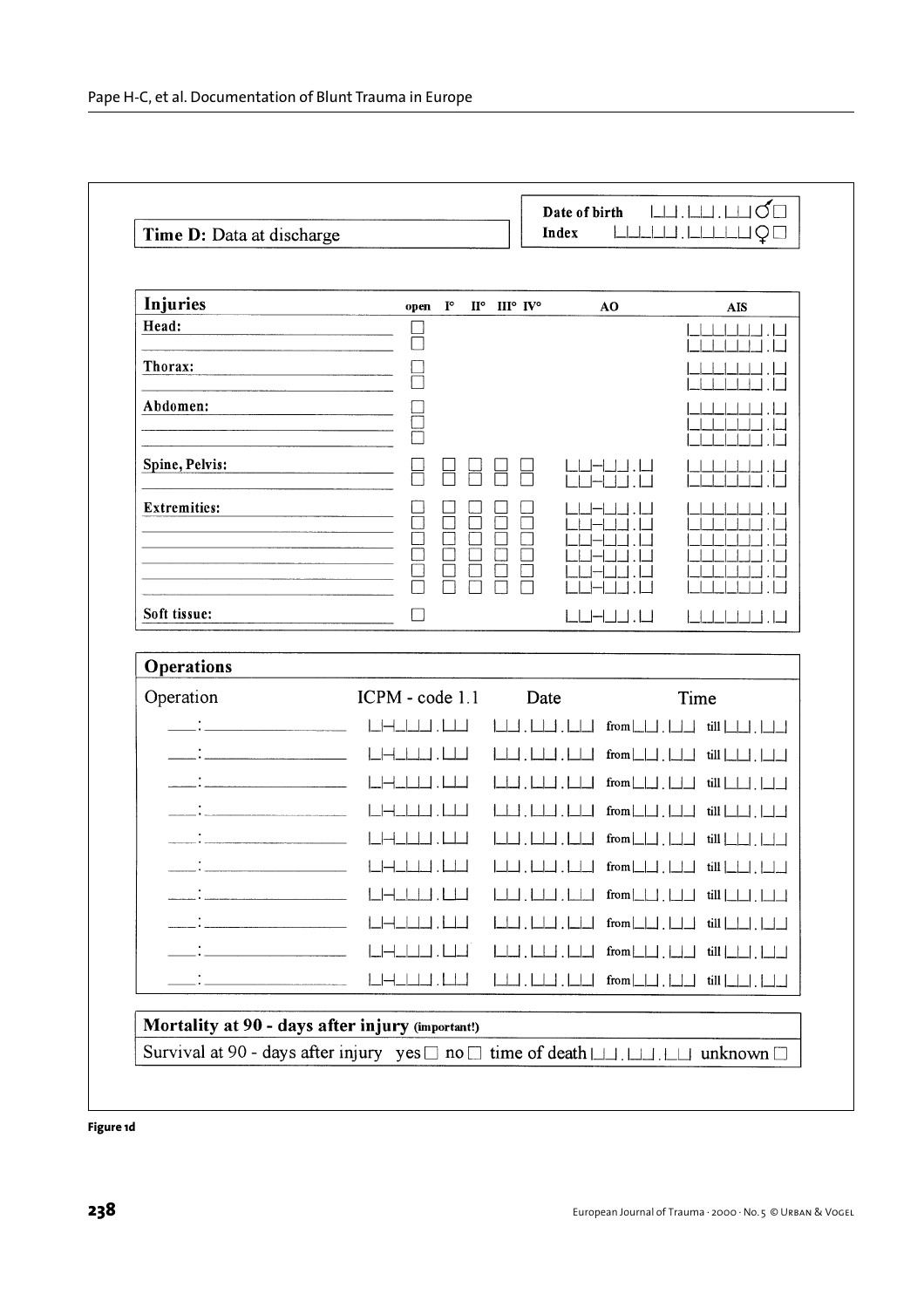severity of injury, and especially the diagnoses are undertaken. The information of the time and the type of X-ray diagnostic procedures performed can now be added. At this time point, all injuries are classified. All injuries are categorized by the AIS/ISS [16], fractures are listed on the basis of the AO-classification [15] (Figure 1b).

*Sheet III:* The clinical status on admission to the intensive care unit summarized, including GCS and laboratory data that can now be compared with those achieved on admission. The second part of sheet III summarizes the scoring systems of MOF [17] and sepsis. Other complications determine the relevant data to be collected for the period of intensive care. Finally, the further course of the patient, i. e. whether discharge to a rehabilitation center, to another hospital etc. is also documented (Figure 1c).

*Sheet IV:* When the patient is discharged, all information regarding the operative procedures performed is made available. The sheet also includes the documentation of any medical conditions prior to the accident and the evaluation of the 90-days mortality (Figure 1d).

# **Structure and Organization of the German Trauma Registry**

The participating hospitals send their documentation sheets to 3 different documentation centers. There, all files are controlled for completeness and for reliability of the data. There is a certain set of mandatory data that are required to allow participation in the study. These data imply basic information on the vital signs, the injury severity, and further data such as those to allow for TRISS evaluation. Further details can be provided, if a hospital is interested to participate in the registry. If these data are not included, the documentation centers return the file to the participating clinic for correction. This work is done by specially trained personnel. A second test of data reliability is performed after they have been entered into the computer. All data are anonymized for the participating clinic and for the patient identification.

An annual list of data is then returned to the participating clinics. This summarizes and compares the relevant parameters outcome of injury severity, injury distribution, specifics of rescue, duration of primary in-hospital care. Thereby, the director of a given department can anonymously compare his or her situation with the mean values of the other documenting hospitals. This allows one to evaluate the weaknesses and strengths of trauma care, or to explain why certain differences may have been expected beforehand (e. g. increased number of patients arriving in shock in rural areas with prolonged rescue times).

# **Presentation of the Documentation Format in the Netherlands and in the United Kingdom**

In the Netherlands, a documentation form has been selected, that focuses on the pertinent data of the type of injury, the injury severity, the modes of transportation and the requirements to allow for the TRISS method (Figure 2).

In England and Wales, 2 documentation sheets are used for patients that are either primarily admitted or referred from other hospitals. Figures 3a to 3c demonstrate the parameters necessary for completion of primarily admitted patients. They consist of 3 parts that focus on the anatomic injuries, the rescue condition, initial resuscitation and operative care. Pre-accident diseases are assessed in outline but there is only a limited amount of data on physiological parameters and none on biochemical tests. Long-term disability of survivors is not determined currently.

## **Discussion**

The advantages of multicenter trauma system documentation were first reported by the Major Trauma Outcome Study (MTOS). It provided the scientific basis for quality management in the USA by means of a standardized database [18]. Subsequently, authors were able to perform studies by including patients that met the MTOS criteria. One of the major conclusions from such comparisons was that a further reduction of providerrelated morbidity has to be achieved by education and by adjustment of protocols for standard care delivery [19].

It may be argued that a European comparison of trauma documentation should be based on, or rely on, the major trauma outcome study. However, important differences between the trauma care in Europe and the US have to be considered:

1. The enormous differences in geography imply that a comparable net of rescue transportation – supplied with physicians – as organized in several European countries may not be feasible in the USA.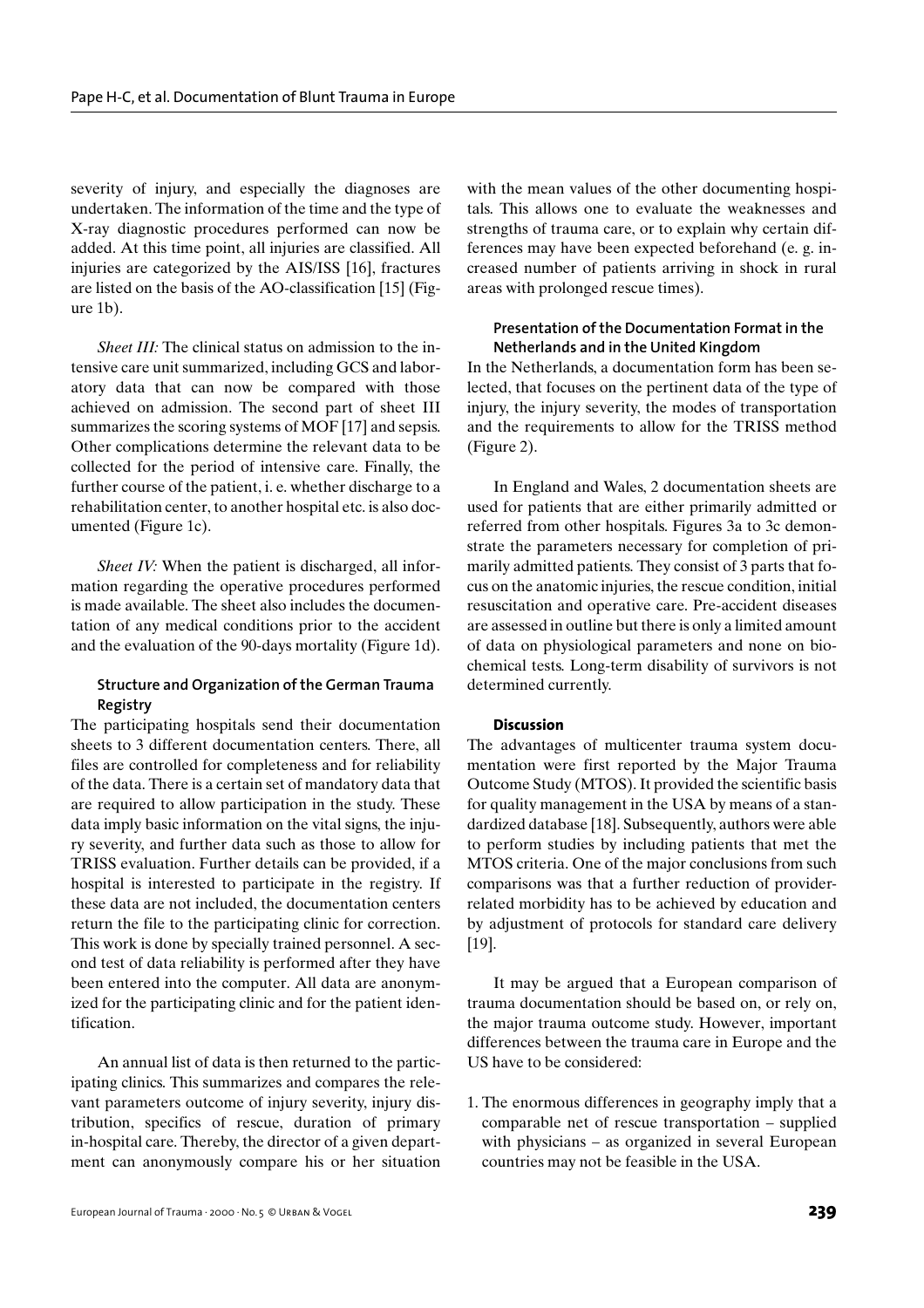|                                                                                |                 |                  |             |    |                           | hospital number:           |                 | documenting physician:        |                 |
|--------------------------------------------------------------------------------|-----------------|------------------|-------------|----|---------------------------|----------------------------|-----------------|-------------------------------|-----------------|
| family name:                                                                   |                 |                  |             |    |                           |                            |                 |                               |                 |
| first name index:                                                              |                 |                  |             |    |                           | date of birth:             |                 | Sex:                          |                 |
| cause of accident:                                                             |                 |                  |             |    |                           |                            |                 | code:                         |                 |
| date of accident:                                                              |                 |                  |             |    |                           | time of accident:          |                 |                               |                 |
| ambulance ID:                                                                  |                 |                  |             |    |                           | time of alarm (ambulance): |                 | on scene arrival time:        |                 |
| prim.admission/referal:                                                        |                 |                  | traumateam: |    |                           | helicopter team:           |                 |                               | type of injury: |
| arrival date:                                                                  |                 |                  |             |    | arrival time at hospital: |                            |                 | departure time from hospital: |                 |
|                                                                                |                 | on scene data    |             |    |                           | arrivel at hospital        |                 | discharge from hospital       |                 |
| Glasgow Coma Scale:<br>(3 modalities)                                          |                 |                  |             |    |                           |                            |                 |                               |                 |
| GCS total:                                                                     |                 |                  |             |    |                           |                            |                 |                               |                 |
| GCS (1/m/s)                                                                    |                 |                  |             |    |                           |                            |                 |                               |                 |
| blood pressure:                                                                |                 |                  |             |    |                           |                            |                 |                               |                 |
| respiratory rate:<br>heart rate:                                               |                 |                  |             |    |                           |                            |                 |                               |                 |
| $O2$ -saturation:                                                              |                 |                  |             |    |                           |                            |                 |                               |                 |
| intubation (yes/no):                                                           |                 |                  |             |    |                           |                            |                 |                               |                 |
| $O_2$ -concentration (FiO <sub>2</sub> ):<br>O <sub>2</sub> -application mode: |                 |                  |             |    |                           |                            |                 |                               |                 |
| hemoglobin:                                                                    |                 |                  |             |    |                           |                            |                 |                               |                 |
| volume therapy:                                                                |                 |                  |             |    |                           |                            |                 |                               |                 |
| additional<br>information:                                                     |                 |                  |             |    | Lactate:                  |                            | mmol/l          | Ethanol:                      | g/l             |
| <b>Astrup</b>                                                                  |                 |                  |             |    |                           |                            |                 |                               |                 |
| time point<br>pCO <sub>2</sub>                                                 | pO <sub>2</sub> | SaO <sub>2</sub> | pH          | BE | Bic                       |                            | hospital number |                               |                 |
|                                                                                |                 |                  |             |    |                           |                            |                 |                               |                 |
| <b>Diagnoses</b><br>body area:                                                 |                 |                  |             |    | AIS/ISS-coding:           |                            |                 |                               |                 |
|                                                                                |                 |                  |             |    |                           |                            |                 |                               |                 |
|                                                                                |                 |                  |             |    |                           |                            |                 |                               |                 |
|                                                                                |                 |                  |             |    |                           |                            |                 |                               |                 |
|                                                                                |                 |                  |             |    |                           |                            |                 |                               |                 |

# **Figure 2**

Documentation sheet of the Dutch Trauma Registry.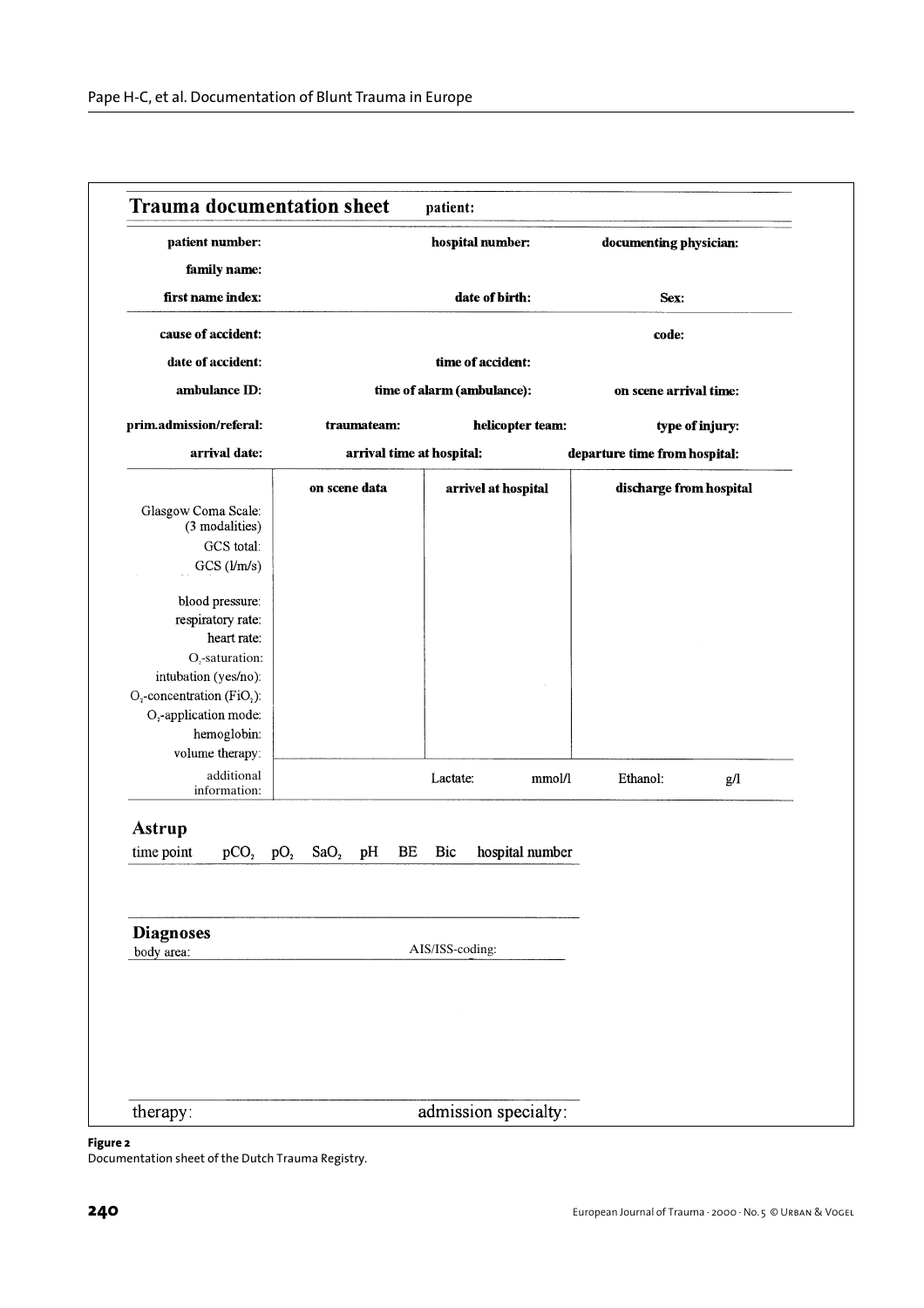| <b>Hospital Identification No:</b>                           | TRAUMA NETWORK NO:                                      |                                                                                      |                                         |
|--------------------------------------------------------------|---------------------------------------------------------|--------------------------------------------------------------------------------------|-----------------------------------------|
| <b>Incident Postcode:</b>                                    | <b>Patient's Postcode:</b>                              |                                                                                      |                                         |
| Fem.<br>Male<br>Sex:<br>Date of Birth:                       |                                                         | Weight:                                                                              | kg (if under 15yrs)                     |
|                                                              | <b>INCIDENT</b>                                         |                                                                                      |                                         |
| Date of injury:                                              | Time of Injury:                                         |                                                                                      | hrs                                     |
| <b>TYPE OF INJURY:</b><br>Cause:<br>7RTA                     | <b>GSW Assault</b>                                      |                                                                                      | <b>Blunt assault</b>                    |
| ∏Blunt<br>Burn and/or                                        | TFall over 2m<br><b>GSW Accidental</b><br>Fall under 2m | GSW Other (inc suicide)<br>Other                                                     | Penetrating assault                     |
| Penetrating<br>Inhalation<br>]Sport                          | <b>Stabbing Assault</b>                                 |                                                                                      |                                         |
| ו A I                                                        |                                                         | <b>Stabbing Accidental</b><br>Stabbing Other (inc suicide)                           |                                         |
| <b>Trapped at Scene: Y</b><br>١N                             | <b>Position in RTA:</b>                                 |                                                                                      |                                         |
|                                                              | <b>Driver</b><br>∃FSP<br>Pedestrian<br>⊟ RSP            | _l M/cyclist<br>$\Box$ P/cyclist                                                     | □ Pillion passenger                     |
| $\square$ No details                                         | <b>AT SCENE/ENROUTE</b>                                 |                                                                                      |                                         |
|                                                              |                                                         |                                                                                      | (Code if known)                         |
| Date:<br>Call Ambulance:                                     | Ambulance Service:                                      |                                                                                      |                                         |
| Despatch to Scene:<br>hrs                                    | hrs                                                     | <b>Ambulance staff:</b>                                                              |                                         |
| <b>Arrive Scene</b><br>Depart Scene                          |                                                         | $\mathbb{N}$ Technician                                                              |                                         |
| hrs                                                          | hrs                                                     | ]N Paramedic                                                                         |                                         |
|                                                              |                                                         | Y□□N Doctor<br>ΥI<br>$\exists$ <sup>N</sup> Immediate care Dr.                       |                                         |
| Measurement/Procedures commenced at:                         | hrs                                                     |                                                                                      |                                         |
| <b>Glasgow Coma scale:</b><br>Eye opening<br>Pulse per min:  | Oxygen                                                  | <b>Emergency Procedure:</b>                                                          |                                         |
| Verbal response<br><b>Unassisted resp rate/min</b>           | Intubate                                                | Cervical splint<br>YI II N<br>Limb splint<br>YITIN                                   | -IN<br>N                                |
| Motor response<br>Systolic.BP                                | Ventilate<br>Entonox                                    | Spinal board<br>א⊓⊓r<br>Peripheral line<br>YI II IN                                  | N<br>Y<br>Y<br>-IN                      |
| <b>Total GCS</b><br>Pulse oximeter Y□□N                      | C.P.R<br>%                                              | <b>Total fluid</b><br>$\overline{N}$<br>Y۱                                           | ml                                      |
|                                                              | ON ARRIVAL AT HOSPITAL                                  |                                                                                      |                                         |
| Date of Arrival:                                             | <b>Time of Arrival:</b>                                 | hrs                                                                                  |                                         |
| Mode of arrival:                                             | Area:                                                   |                                                                                      |                                         |
| Walking<br>Ambulance<br>$\Box$ Other (Specify)<br>Helicopter | _Minor<br>JMajor / Resus                                | was the patient intubated before arrival<br>was the patient paralysed before arrival | -   N<br>$\blacksquare$                 |
| Car                                                          | <u>I</u> Other                                          | was the patient ventilated before arrival                                            | ΥI<br>11 IN                             |
| Seen by Doctor:                                              | Measurement/Procedures                                  |                                                                                      |                                         |
| <b>Grade Speciality ATLS</b><br>Time                         | <b>APLS</b><br>commenced at:                            |                                                                                      | hrs                                     |
| 'N<br>Y<br>Y                                                 | ŢΝ<br><b>Glasgow Coma scale:</b>                        |                                                                                      |                                         |
|                                                              | Eye opening<br>N                                        | Pulse per min:                                                                       |                                         |
| N<br>Υ                                                       | Verbal response<br>N                                    | Unassisted resp rate/min                                                             |                                         |
|                                                              | Motor response<br>N                                     | <b>Systolic BP</b>                                                                   |                                         |
| N<br>Υ                                                       | <b>Total GCS</b><br>'N                                  | Pulse oximeter $Y \square \square N$                                                 | 1%                                      |
| N<br>Y                                                       | N                                                       |                                                                                      | (NB: Unassisted respiratory rates only) |
|                                                              |                                                         |                                                                                      |                                         |
|                                                              | <b>Capillary Refill</b>                                 | under 2 sec<br>over 2 sec                                                            |                                         |
| Trauma Team Present Yes<br>Survey: 101                       | No                                                      |                                                                                      | Page: 1                                 |

## **Figure 3a to 3c**

Documentation sheet of the British Trauma Registry.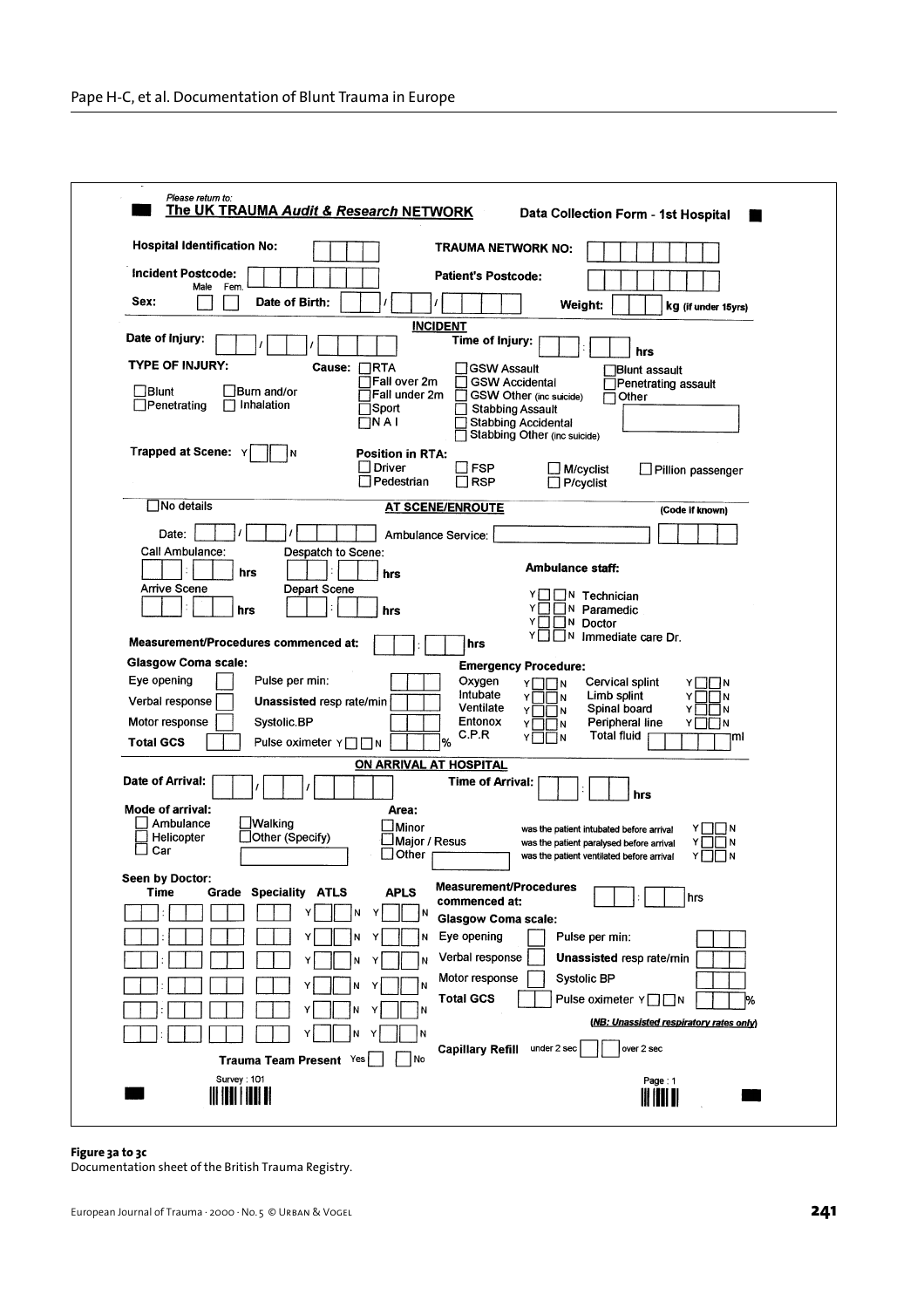| ON ARRIVAL AT HOSPITAL (cont)                                                                                                                                                                                                                                                                                                                                                                                        |                                                                                                                                                                                                                    |
|----------------------------------------------------------------------------------------------------------------------------------------------------------------------------------------------------------------------------------------------------------------------------------------------------------------------------------------------------------------------------------------------------------------------|--------------------------------------------------------------------------------------------------------------------------------------------------------------------------------------------------------------------|
| Procedures carried out in the Emergency Department:                                                                                                                                                                                                                                                                                                                                                                  |                                                                                                                                                                                                                    |
| T∏N Chest drain<br>Y□□N Oxygen<br>YГ<br>Υl<br><b>N</b> Intubate<br>N Peritoneal lavage<br>Y١<br>Y<br>Υ<br>∏ N Ventilate<br>In Bladder catheter<br>Y١<br>Y١<br>ΥJ<br>Y□□N Entonox<br>N Gastric tube<br>∃∏ N Central line<br>Y<br>ΥI<br>Y∏∏N C.P.R<br>N Intraosseous line<br>ΥI<br>Y                                                                                                                                   | ิ่ Cervical splint<br>N Limb splint<br><b>Total Fluid</b><br>IN Spinal board<br>ml<br>N Peripheral line                                                                                                            |
| CT Scan:<br>Ultrasound:<br>$X-ray:$<br>  No<br>Yes    <br>Yes<br>Yes<br>No <sup>'</sup><br>  No<br>Time of 1st Scan<br>Time of 1st X-ray<br>Time of 1st Scan<br>Discharged from:<br>$\Box$ Minor<br>□Head □Pelvis<br>ΠHead ΠPelvis<br>□Pelvis □ Chest<br>Major / Resus<br>□ Other (Specify)<br>□ Chest □ Spine<br>$\Box$ Chest $\Box$ Spine<br>□Spine □Abdo<br>□Abdo □Limb<br>$\Box$ Abdo $\Box$ Limb<br>$\Box$ Limb | Date of Discharge from Emergency Department:<br><b>Time of Discharge:</b><br><b>Discharged to:</b><br>1 Ward<br>  Mortuary<br><b>ICU/NSU</b><br>$CT/X-ray$<br>ר HDU<br>Other Hospital<br>$\overline{\Box}$ Theatre |
| <b>TRANSFER TO ANOTHER HOSPITAL</b>                                                                                                                                                                                                                                                                                                                                                                                  | for use by Trauma Network Staff                                                                                                                                                                                    |
| Date of transfer<br>Time of transfer<br><b>Reason for transfer:</b><br><b>Further Specialist Care:</b><br>No ICU bed this hospital:<br>Technician<br>Accompanying<br>Doctor<br>Paramedic<br>Nurse<br>Y□□N<br>YIIN<br>YITIN<br>YIIN<br>Patient:                                                                                                                                                                       | J1<br>T6 LJ<br>T2<br>17.<br>T3<br>T8<br>T4                                                                                                                                                                         |
| <b>Transfer To:</b>                                                                                                                                                                                                                                                                                                                                                                                                  | TЬ                                                                                                                                                                                                                 |
| Other $\square$<br>Helicopter $\square$<br>Ambulance L<br>Via:                                                                                                                                                                                                                                                                                                                                                       |                                                                                                                                                                                                                    |
| <b>SUBSEQUENT CARE</b><br><b>Operation/Procedure: Y</b><br>İΝ                                                                                                                                                                                                                                                                                                                                                        |                                                                                                                                                                                                                    |
| Date Arrival in Theatre:<br><b>Time of Arrival:</b><br>Time of departure:<br>hrs                                                                                                                                                                                                                                                                                                                                     | hrs                                                                                                                                                                                                                |
| <b>Grade Anaesthetist:</b><br>Grade Surgeon:<br>Number of further ops:                                                                                                                                                                                                                                                                                                                                               | O <sub>1</sub><br>O <sub>2</sub><br>O3                                                                                                                                                                             |
| <b>OPERATION/PROCEDURE:</b>                                                                                                                                                                                                                                                                                                                                                                                          | C <sub>2</sub><br>C <sub>1</sub><br>C3                                                                                                                                                                             |
| <b>COMPLICATIONS:</b>                                                                                                                                                                                                                                                                                                                                                                                                | P <sub>1</sub><br>P2<br>P3                                                                                                                                                                                         |
| <b>PRE-EXISTING DISEASES:</b>                                                                                                                                                                                                                                                                                                                                                                                        | P4<br><b>P5</b><br>P6                                                                                                                                                                                              |
| (for extra space please use the comments section on the continuation sheet)                                                                                                                                                                                                                                                                                                                                          |                                                                                                                                                                                                                    |
| <b>OUTCOME</b>                                                                                                                                                                                                                                                                                                                                                                                                       |                                                                                                                                                                                                                    |
| Dead<br>Alive<br>If alive: Date discharge<br>Total Length of stay: On ICU:<br>(days)<br>(days)<br>Time of death:<br>If dead: Date of death<br>hrs                                                                                                                                                                                                                                                                    |                                                                                                                                                                                                                    |
| <b>ANATOMICAL DESCRIPTION OF INJURIES</b>                                                                                                                                                                                                                                                                                                                                                                            |                                                                                                                                                                                                                    |
| (complete and accurate details must be documented)                                                                                                                                                                                                                                                                                                                                                                   |                                                                                                                                                                                                                    |
|                                                                                                                                                                                                                                                                                                                                                                                                                      |                                                                                                                                                                                                                    |
|                                                                                                                                                                                                                                                                                                                                                                                                                      |                                                                                                                                                                                                                    |
|                                                                                                                                                                                                                                                                                                                                                                                                                      |                                                                                                                                                                                                                    |
|                                                                                                                                                                                                                                                                                                                                                                                                                      |                                                                                                                                                                                                                    |
|                                                                                                                                                                                                                                                                                                                                                                                                                      |                                                                                                                                                                                                                    |
|                                                                                                                                                                                                                                                                                                                                                                                                                      |                                                                                                                                                                                                                    |
|                                                                                                                                                                                                                                                                                                                                                                                                                      |                                                                                                                                                                                                                    |
| List upto 6 injuries and if there are more use a continuation sheet                                                                                                                                                                                                                                                                                                                                                  | ISS:                                                                                                                                                                                                               |
| Survey: 101<br><u> HIII III III II</u>                                                                                                                                                                                                                                                                                                                                                                               | Page: 2<br><b>III III II</b>                                                                                                                                                                                       |
|                                                                                                                                                                                                                                                                                                                                                                                                                      |                                                                                                                                                                                                                    |

**Figure 3b**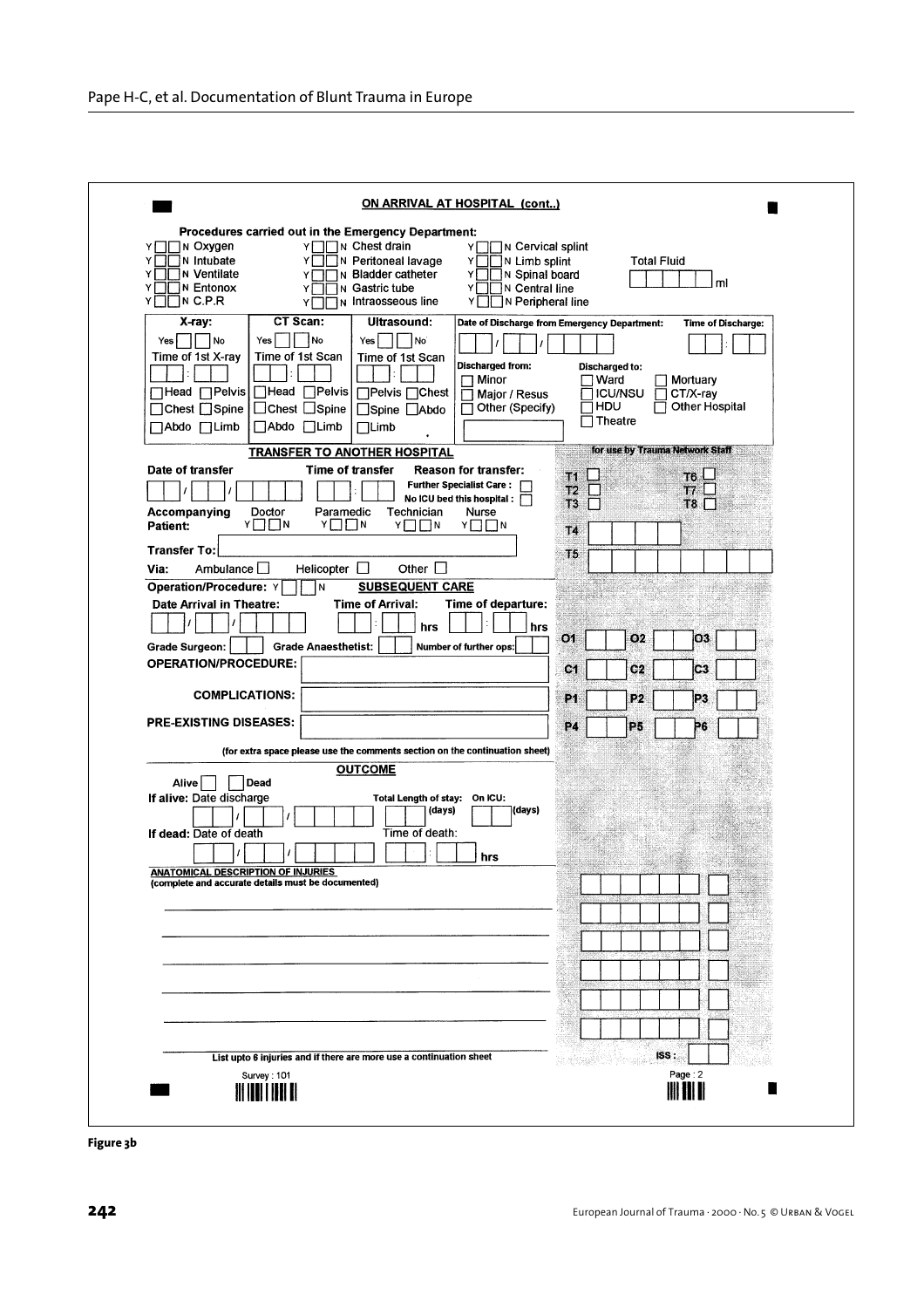|                 |                                                    | Additional details 1st Hospital |  |  |                                 |
|-----------------|----------------------------------------------------|---------------------------------|--|--|---------------------------------|
|                 | <b>Hospital Identification No:</b>                 | TRAUMA NETWORK NO:              |  |  |                                 |
| (CONT)          | <b>ANATOMICAL DESCRIPTION OF INJURIES</b>          |                                 |  |  |                                 |
|                 | (complete and accurate details must be documented) |                                 |  |  | for use by Trauma Network Staff |
|                 |                                                    |                                 |  |  |                                 |
|                 |                                                    |                                 |  |  |                                 |
|                 |                                                    |                                 |  |  |                                 |
|                 |                                                    |                                 |  |  |                                 |
|                 |                                                    |                                 |  |  |                                 |
|                 |                                                    |                                 |  |  |                                 |
|                 |                                                    |                                 |  |  |                                 |
|                 |                                                    |                                 |  |  |                                 |
|                 |                                                    |                                 |  |  |                                 |
|                 |                                                    |                                 |  |  |                                 |
|                 |                                                    |                                 |  |  |                                 |
|                 |                                                    |                                 |  |  |                                 |
|                 |                                                    |                                 |  |  |                                 |
|                 |                                                    |                                 |  |  |                                 |
|                 |                                                    |                                 |  |  |                                 |
|                 |                                                    |                                 |  |  |                                 |
|                 |                                                    |                                 |  |  |                                 |
|                 |                                                    |                                 |  |  |                                 |
|                 |                                                    |                                 |  |  |                                 |
|                 |                                                    |                                 |  |  |                                 |
|                 |                                                    |                                 |  |  |                                 |
|                 |                                                    |                                 |  |  |                                 |
|                 |                                                    |                                 |  |  |                                 |
|                 |                                                    |                                 |  |  |                                 |
| <b>Comments</b> |                                                    |                                 |  |  |                                 |
|                 |                                                    |                                 |  |  |                                 |
|                 |                                                    |                                 |  |  |                                 |
|                 |                                                    |                                 |  |  |                                 |
|                 |                                                    |                                 |  |  |                                 |
|                 |                                                    |                                 |  |  |                                 |
|                 |                                                    |                                 |  |  |                                 |

**Figure 3c**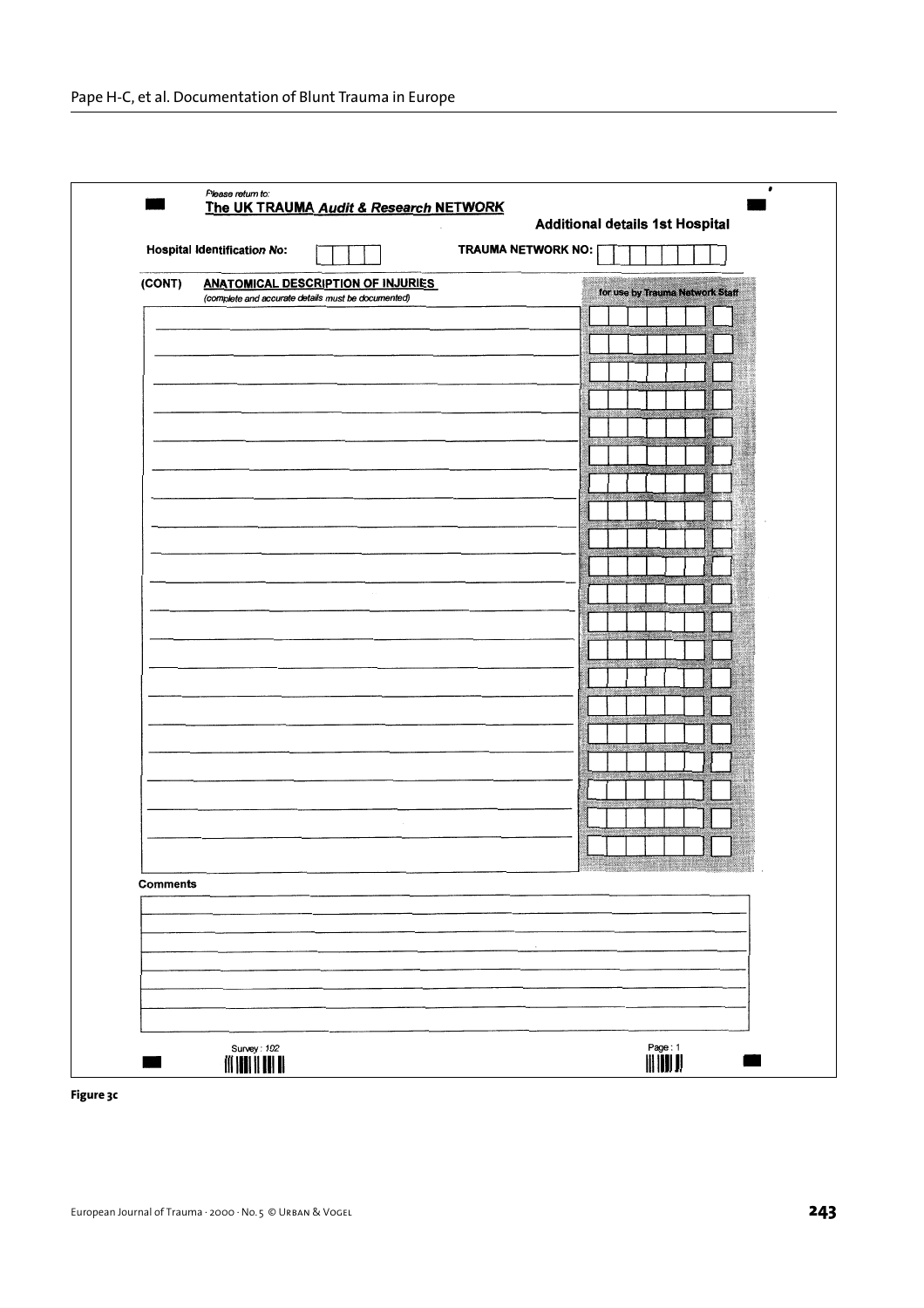2. There is a higher incidence of penetrating trauma in the USA than in Europe. In view of the well described differences in the pathophysiology and the outcome between blunt and penetrating trauma, we feel that these entities should be separately investigated.

Of course, the major achievements of the MTOS have been considered by those who have installed the data bases in the European countries. Likewise, the development of the documentation protocols in Europe have of course been influenced by the MTOS, and has led to the inclusion of the ISS, TRISS, and other parameters. Nevertheless, for the reasons discussed above, we have found it more wise to concentrate on the European data sheets.

In Europe, the efforts to perform quality management as a basis to improve trauma care are not new. Draaisma et al. [20] performed the first prospective multicenter study for quality control of trauma care in 1989 and investigated a 1-year period in 12 participating hospitals. The authors focused on the incidence of preventable management errors and at the incidence of the management error-related deaths in small, large, and university hospitals. They clearly demonstrated that 1. the highest incidence of management errors occurred in small hospitals and 2. the highest incidence of management errors in these small hospitals was associated with the highest rate of preventable deaths. Based on their results, the authors advocated mandatory admission of these patients to Level I trauma centers. Similar studies confirmed these findings in the United Kingdom [21], and in Australia [22]. In Germany, these concepts were followed as well, but until the mid 1990s, most reports dealing with blunt multiple trauma patients were based on the experience of single centers [10, 23, 24].

# **Comparison of Data Sheets**

The comparison of the 3 documentation sheets reveals that all have aimed at standardizing the degree of injury, and the distribution of injuries. Different time points of the preclinical and clinical course are reflected in all sheets as well. Moreover, all consider the clinical status by means of vital parameters including the neurological status, or additional results of blood testing. Finally, the important therapeutic steps are documented as well as parameters of outcome. Some principal differences are 1. the use of 2 different documentation sheets for patients that are primarily or secondarily admitted in England and Wales, 2. the focus on the early preclinical period in the Dutch registry, and 3. the extent of information to be documented during the early documentation period, including various fracture classification systems in the German system. Other important differences can be inspected in detail in the figures.

The *Dutch Trauma Registry* has focused on the preclinical status and the time sensitivity of the rescue conditions. It was designed to gain rapid information about the principal patient condition. Out of this growing trauma documentation, scientific publications are to be expected in the near future.

The *German Trauma Registry* was designed to summarize all medical data to describe the specifics of injury, rescue and of the clinical course. These data 1. include the numbers to calculate currently used trauma scoring systems, 2. reflect changes in the diagnoses during the entire hospital stay, 3. imply the complications that are responsible for prolongations of the hospital stay, 4. summarize the clinical course, and 5. demonstrate the outcome of each patient.

So far it has provided an overview of epidemiologic data of patients with blunt trauma in Germany. About 1/3 of patients have met the definition of polytrauma  $(ISS > 16)$ . As expected, it emphasizes the fate of young male traffic victims. Interestingly, the incidence of severe thoracic trauma (AIS  $\geq$  3 points, 44.5%) exceeded the one of severe head injury (39.2%) [25], which had not been found in previous investigations [10]. The data have also been used for quality management purposes. The authors compared the means of injury severities, the Z-statistics and the mortality between different hospitals. Other factors included the preclinical treatment, the time to completion of diagnostic procedures, and the time to primary surgery. The best outcome was achieved in the hospital where short preclinical times with a high intubation rate were present and where the diagnostic procedures and the time to initial surgery was short [26]. In recent years, the indications for primary surgical procedures in patients with blunt multiple injuries have been vividly discussed [27–29].

Therefore, another investigation looked at the influence of the degree of primary (within 24 hours after trauma) surgery on the further clinical course. To do this, comparably injured subgroups of polytrauma pa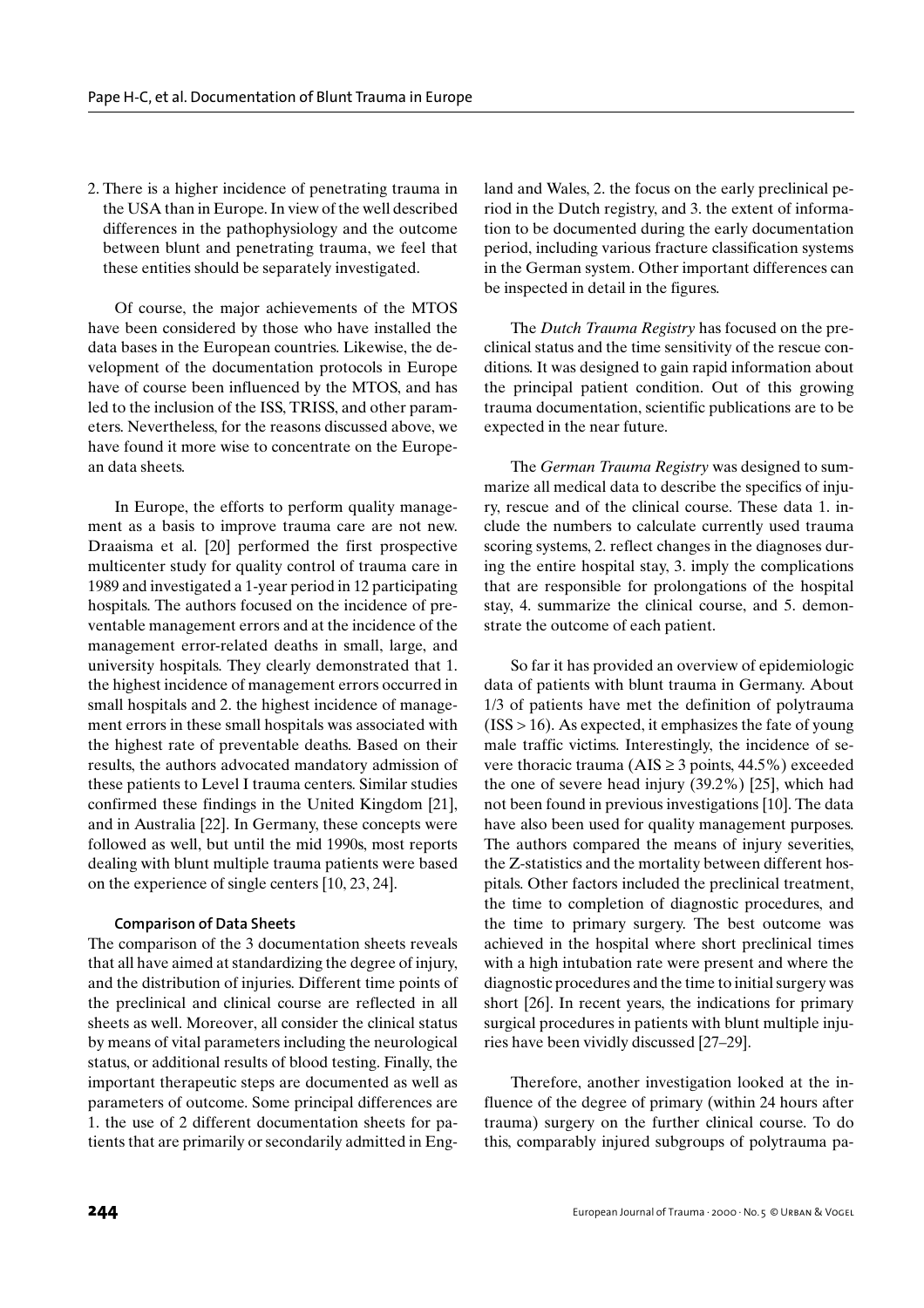tients, in whom the pertinent difference was the duration of primary surgery, were evaluated. Those patients who had to undergo more than 6 hours of initial surgery had the worst outcome in terms of the incidence of multiple organ failure and death [30]. Moreover, a standardized follow-up examination is performed in the patients documented in this registry that is performed 2 years after the initial injury [31]. Based on the data of 254 patients, a new rehabilitation scoring system has been developed that includes objective and subjective outcome [32].

Similar evaluations were performed on the basis of the Trauma Registry in England and Wales. The first report from the UK Trauma Network presented a review on the care of injured patients from 33 British hospitals. The evaluation provided data on the inconsistencies and shortcomings of trauma care [33]. More recently, the numbers of this data base allowed to demonstrate that the combination of traumatic brain injury and extracranial injuries doubles the mortality rate when compared with the mortality rate of head injury alone [34]. Another survey showed a continuous reduction in the accident death rates of children and young adults between 1989 and 1995 [35]. Moreover, the UK trauma data base proved the ability of this system to perform interclinical comparisons for quality management purposes and allows to develop new statistical methods for comparison [36]. The most recent report shows an improvement in trauma survival over the last 9 years in England and Wales associated with the presence of more senior doctors in the resuscitation area and the operating theatres. However pre-hospital times were shown to have increased [37].

#### **Problems of Documentation**

One important problem in the exploitability of data lies in the quality of documentation. It is obvious that the completeness of data is closely related with the amount of data to be collected. Moreover, the education of the personnel involved in the documentation is crucial. Previous clinical studies relied on data that were provided by research nurses. These had undergone a 2-day course on documentation and on scoring systems for trauma [38]. This does not provide adequate accuracy of data and is clearly an inadequate approach, given the well described problem of interobserver reliability.

However, the documentation performed in the current registries also is less than ideal. In a preliminary analysis of the care of injured patients from the UK Trauma Registry, Yates et al. [33] draw attention to the incompleteness of records. In this analysis, it affected especially the respiratory rate. The authors report a variation between 43.1 and 100% completeness of data depending on the documentation center. In order to improve this situation, the authors advocate courses for injury scaling.

In this light, the German Trauma Registry should be at special risk of this problem. In comparison with other data collection sheets, it requires the largest number of documentation steps and also includes laboratory data. In contrast, the form used in the Netherlands appears to be advantageous since it focuses on elementary data of the pre-hospital and hospital stay. Moreover, it may be most adequate since it includes pertinent scoring systems that are accepted tools for the evaluation of blunt trauma patients. Completeness as well as the accuracy of data have also been a problem in the German documentation. A variety of laboratory data could not be used when the hospitals used their own units for blood tests, which were different from the standard required from the data sheet. In a laborious review process, all sheets are therefore reexamined by a team of documentation analysts. All documentation sheets are now sent back to a hospital if their data are incomplete and a set of minimally required data (vital signs, parameters to allow TRISS classification, and outcome) has been defined for this purpose. Moreover, a computer programmed work-up for data inconsistency has been added as a second shield. It is thought to guard against inadequacy of data that might have been overlooked by the documentation personnel.

# **Cost Calculations on the Basis of a Trauma Registry**

In recent years, budget reductions have become an important issue. One has to keep in mind that adequate treatment and rehabilitation after trauma is an important economic factor which may outweigh the high costs necessary for rescue and all further treatment. O'Kelly et al. [39] investigated the efficiency of financial resources for trauma centers in terms of "quality-adjusted life years". The calculated costs were low compared with a variety of health care activities funded in the UK up to that date. In the United States, a higher effectiveness (determined by quality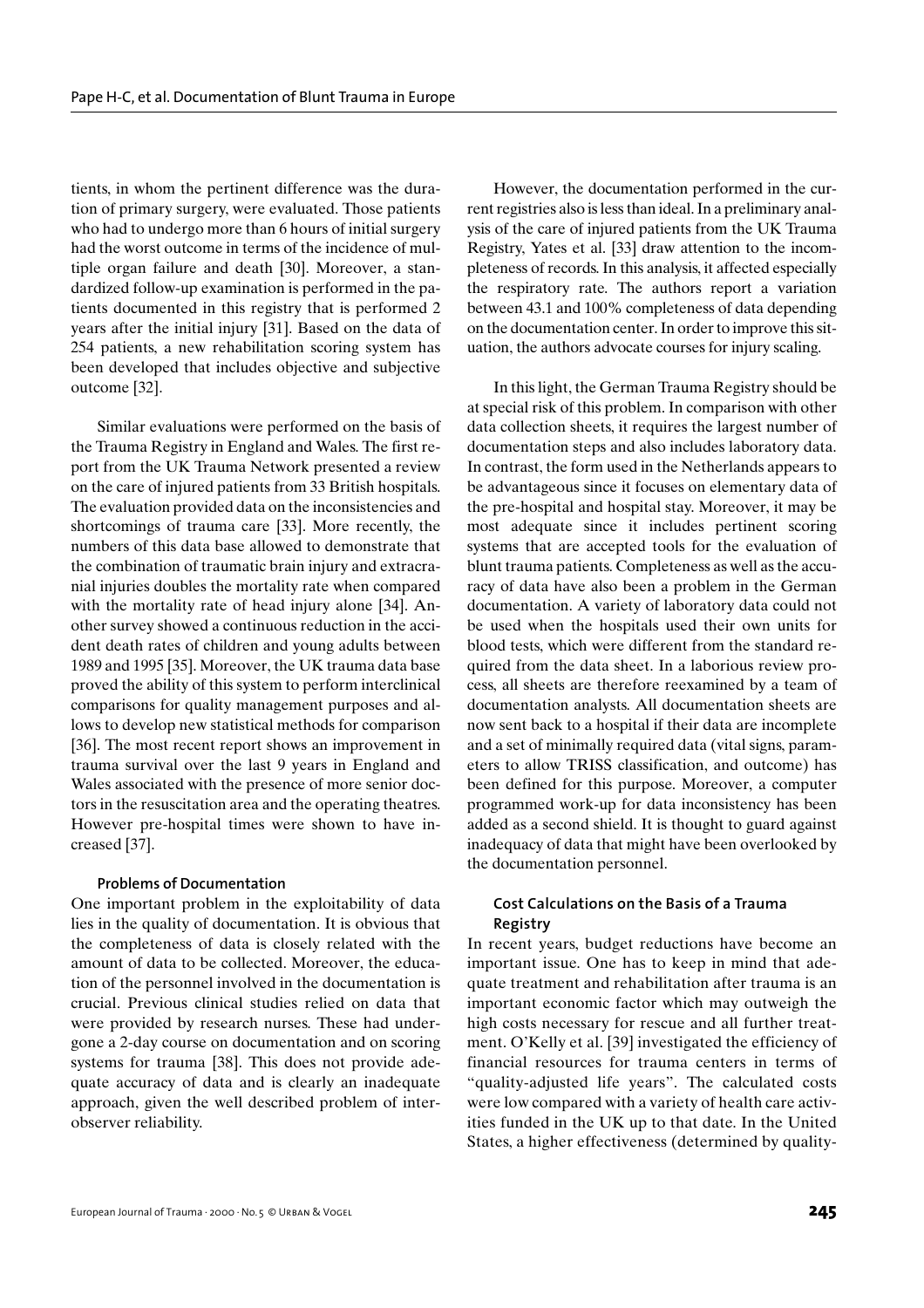adjusted life years) of the care of trauma patients was found when compared with internal medicine patients [40].

In order to gain information on the costs of trauma patients, previous studies have meticulously documented the expenses of the initial clinical course for polytrauma patients in university hospitals [11, 12]. US studies complain that physicians who aim to reduce costs, cannot rely on meaningful data on the effectivity of their cost-containment activities. These studies differentiate between fixed costs (the hospital's overhead), variable costs (medications, length of stay), and marginal costs (incremental cost for additional patients/tests). If one aims at cost reduction, it must be considered that those costs that can be influenced by the physician (variable costs), represent the smallest sum. The influence of the physician regarding cost reduction in a hospital is extremely limited and may lie between 25 and 35% of variable direct costs. The best cost reductions in a 1-year survey were achieved in pharmacy (57%), nursing (24%), and emergency (36%) [41]. Other estimates of a hospital overhead of 84% [14] have been found to be way beyond the physician's immediate control [42]. It is of utmost importance that the high fixed costs of a hospital are unaffected by differing patient numbers. Therefore, the only promising way appears to be efficient capacity utilization. The authors demand that physicians are given access to sophisticated economic data to make adequate modifying decisions [42].

Although these calculations were meticulously performed, they only reflect an estimate of the true costs of trauma to the society. Among these are 1. the loss of productivity during prolonged hospital periods, 2. the costs for the interventions during hospitalization, and 3. especially the huge costs for rehabilitation and for reimbursement of insurances. A complete picture on the economical effect can only be achieved if additional information on the rehabilitative efforts and their long-term outcome is gathered. We have tried to collect data on this topic by performing a follow-up study [30]. It includes a standardized follow-up examination performed by a trauma surgeon at 2 years after the initial injury. The clinical status is then documented by a standardized scoring system [32]. So far, this follow-up has only been performed at the founding hospitals of the German Trauma Registry.

#### **Future Perspectives**

In the future, standardization of trauma documentation in Europe may be a valuable achievement. It would allow a direct comparison of the rescue situation, the standards of early in-hospital care, and possibly the outcome. While a complete cost documentation does not represent to be a feasible goal, at least more information on the expectable hospital stay appears to be realistic objective.

The adjustment of the data sheets is only one aspect in regards of a European trauma coordination initiative and could probably be achieved within a reasonable period of time. In contrast, the administration of the information represents a larger problem. To date, separate data bases are in use and the problems of data coordination are well known. A coordination of several trauma documentation systems would also imply an agreement about the software and the operating system to be used. Despite these shortcomings, we feel that a standardized documentation of trauma is a desirable goal for the European countries.

#### **References**

- 1. Statistisches Bundesamt. Verkehrsstatistik: Tödlich Verunglückte. http://www.statistik-bund.de/basis/d/verk/verktab6.htm 2000
- 2. Statistisches Bundesamt. Verkehrsstatistik: Verletzte. http://www.statistik-bund.de/basis/d/verk/verktab7.htm 2000
- 3. WHO. The World Health Report 1999: Making a difference. Geneva: World Health Organization, 1999.
- 4. ETSC. Reducing the severity of road injuries through post impact caree. Brussels: European Transport Safety Counsil, 1999.
- 5. Oestern HJ. Management of polytrauma patients in an international comparison. Unfallchirurg 1999;102:80–91.
- 6. Oestern HJ. Quality improvement in management of polytrauma patients (editorial). Unfallchirurg 1999;102:79.
- 7. Shackford SP, Hollingworth-Fridlund P, Cooper GF, et al. The effect of regionalization upon the quality of trauma care as assessed by concurrent audit before and after institution of a trauma system. J Trauma 1986;26:812.
- 8. West JG, Cales RH, Gazzaniga AB. Impact of regionalization: The Orange County experience. Arch Surg 1983;118:740–4.
- Baxt WG, Moody P. The impact of rotorcraft air medical emergency care service on trauma mortality. JAMA 1983;249:3047.
- 10. Regel G, Lobenhoffer P, Grotz M, et al. Treatment results of patients with multiple trauma: An analysis of 3406 cases treated between 1972 and 1991 at a German level I trauma center. J Trauma 1995;38:1–9.
- 11. Obertacke U, Neudeck F, Wihs HJ, et al. Kostenanalyse der Primärversorgung und intensivmedizinischen Behandlung polytraumatisierter Patienten. Unfallchirurg 1997;100:44–9.
- 12. Kinzl L, Arand M. Polytrauma und Ökonomie. Unfallchirurgie 1996;22:179-85.
- 13. Civetta J, Hudson-Civetta J. Maintaining quality of care while reducing charges in the ICU. Ann Surg 1985;202:524–31.